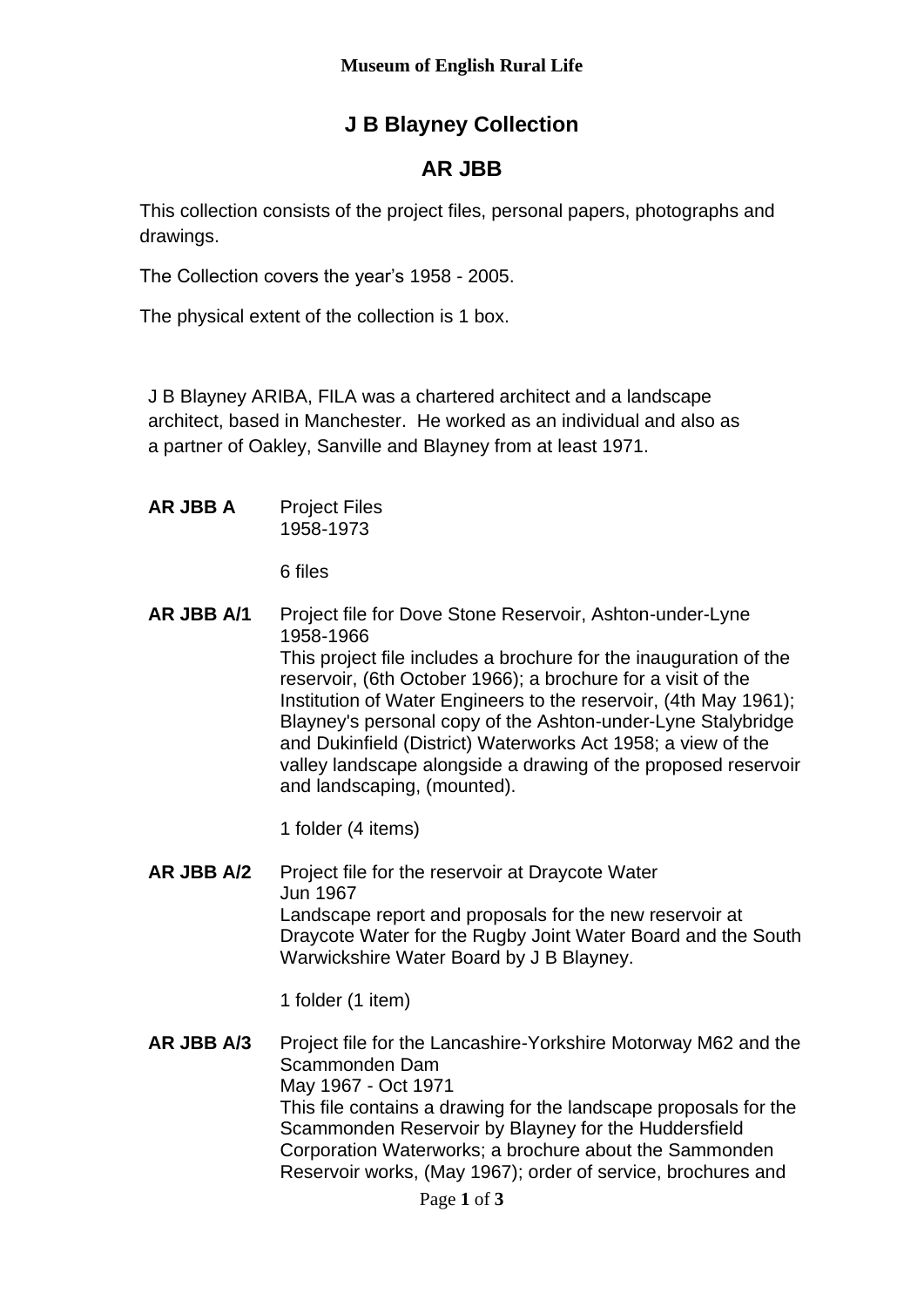## **Museum of English Rural Life**

invitation to the Blayney's, for the inaugural visit by HM The Queen to the Lancashire-Yorkshire Motorway and Scammonden Water, (14 October 1971)

1 folder (5 items)

**AR JBB A/4** Project file for the renovation of Chadkirk Chapel, Romiley, **Stockport** 1971-Jul 1972 This file contains a report on the project undertaken by Oakley, Sanville and Blayney for Bredbury and Romily Council to reconstruct and repair Chadkirk Chapel. The file also contains an architectural drawing of the Chapel showing the position that photographs were taken; a black and white photograph of the Chapel and one 35 mm colour transparency and a location plan of the Chapel.

1 folder (5 items)

**AR JBB A/5** Project file for Chadkirk Country Park, Romiley Jul 1973 This file contains a survey and feasibility study of land in Chadkirk Valley for the proposal to establish a country park within the urban peak district of Bredbury and Romiley, prepared by Oakley, Sanville and Blayney.

1 folder (1 item)

**AR JBB A/6** Project file for the Heaton Vale Dyeworks section of the Blackley New Road Reclamation project, Manchester 1970s Report of the landscape proposals for the derelict Heaton Vale Dyeworks section of the Blackley New Road reclamation project by Oakley, Sanville and Blayney

1 folder (1 item)

**AR JBB C** Personal Papers 1961

1 file

**AR JBB C/1** File of personal records created by Blayney Mar 1961 This file contains an issue of the Journal of the Institution of Water Engineers, March 1961, (Vol. 15, no.2), which includes a comment by Blayney on a discussion about the landscape of reservoirs; a drawing, [by Blayney?] of the Millennium Folly at Peake's Farm, the home of Blayney.

1 file (2 items)